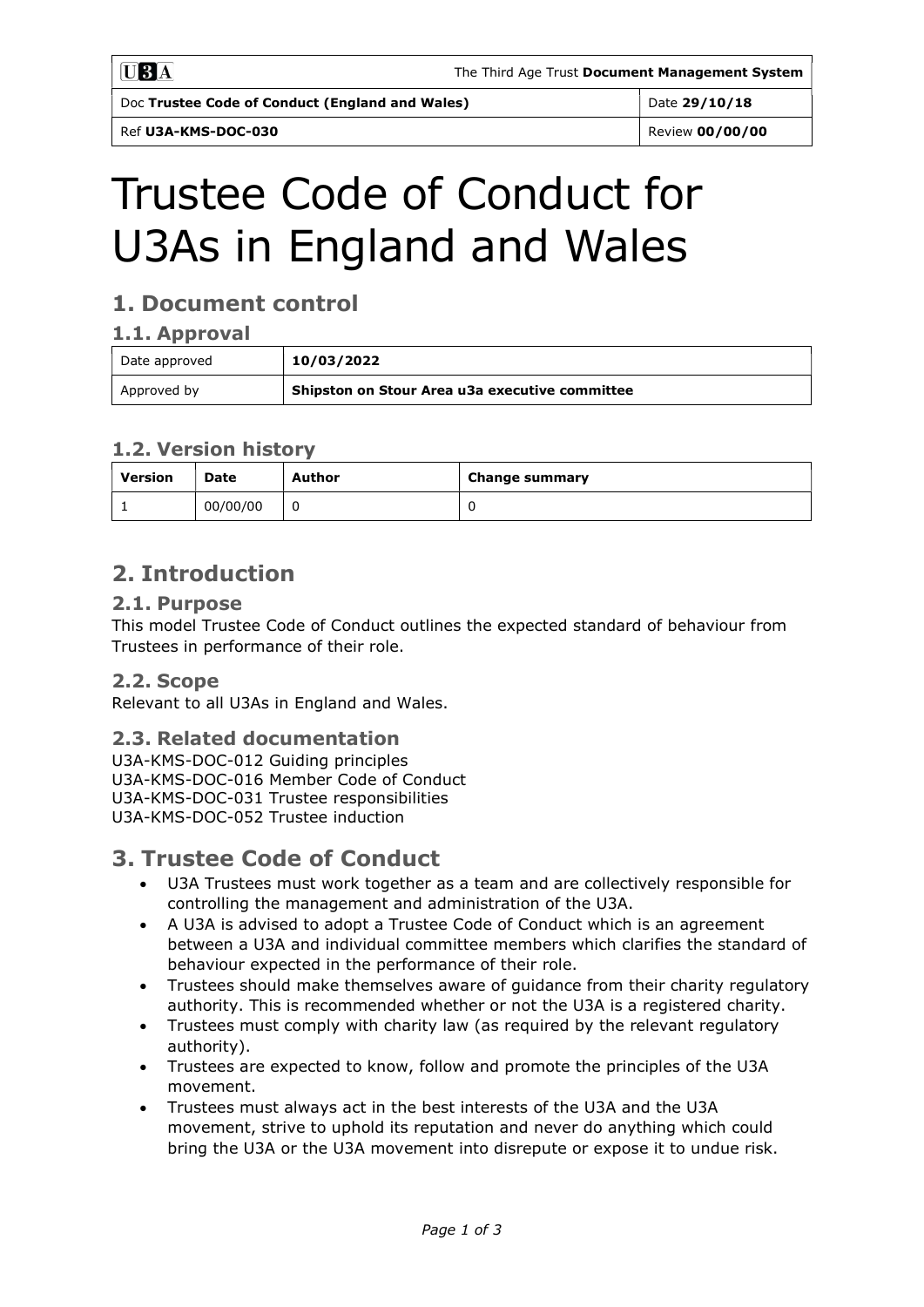| $\blacksquare$ $\blacksquare$ $\blacksquare$ $\blacksquare$ | The Third Age Trust Document Management System |                 |  |
|-------------------------------------------------------------|------------------------------------------------|-----------------|--|
| Doc Trustee Code of Conduct (England and Wales)             |                                                | Date 29/10/18   |  |
| Ref U3A-KMS-DOC-030                                         |                                                | Review 00/00/00 |  |

- Trustees must use their U3A's resources responsibly and only to further its stated charitable purpose.
- Trustees are expected to reflect the current organisational policy of their U3A, regardless of whether it conflicts with their personal views.
- Trustees are expected to abide by their U3A's governance procedures and practices.
- Trustees must never derive any pecuniary benefit (including benefits in kind) from being a Trustee and must notify the Chair of any gifts received.
- Trustees should inform the Chair before accepting an invitation to speak on behalf of the U3A.
- Trustees are expected to treat fellow committee members courteously at all times and maintain a respectful attitude towards the opinions of others.
- Organisational, committee and individual confidentiality must be respected at all times.
- All committee members must satisfy the relevant regulatory body's requirements for being Trustees.

#### 3.1. Requirements of a Trustee

- Trustees must read the Charity Commission leaflet CC3 entitled 'The Essential Trustee – what you need to know, what you need to do' which can be downloaded from the Charity Commission website
- Trustees must comply with Charity Law and the requirements of the Charity Commission as regulator.
- Trustees are expected to know, follow and promote the Principles of the U3A Movement (refer to U3A-KMS-DOC-012) at every opportunity.
- Trustees must always act in the best interests of Shipston on Stour Area U3A and the U3A Movement, strive to uphold its reputation and never do anything which could bring Shipston on Stour Area U3A or the U3A Movement into disrepute or expose it to undue risk.
- Trustees are expected to use Shipston on Stour Area U3A's resources responsibly and only to further its stated charitable objects/purposes.
- Trustees are expected to reflect the current organisational policy of Shipston on Stour Area U3A, regardless of whether it conflicts with their personal views.
- Trustees are expected to abide by Shipston on Stour Area U3A's governance procedures and practices.
- Trustees must never derive any pecuniary benefit from being a Trustee and must notify the Chair of any gifts received.
- Trustees should inform the Chair before accepting an invitation to speak on behalf of the U3A.
- Trustees are expected to treat fellow committee members courteously at all times and maintain a respectful attitude towards the opinions of others.
- Organisational, committee and individual confidentiality must be respected at all times.

#### 4. Committee Meetings – specific requirements Refer to U3A-KMS-DOC-031

### 5. Declaration

Current and newly elected Trustees should be asked to confirm their acceptance of the code which should be minuted. Alternatively you can ask